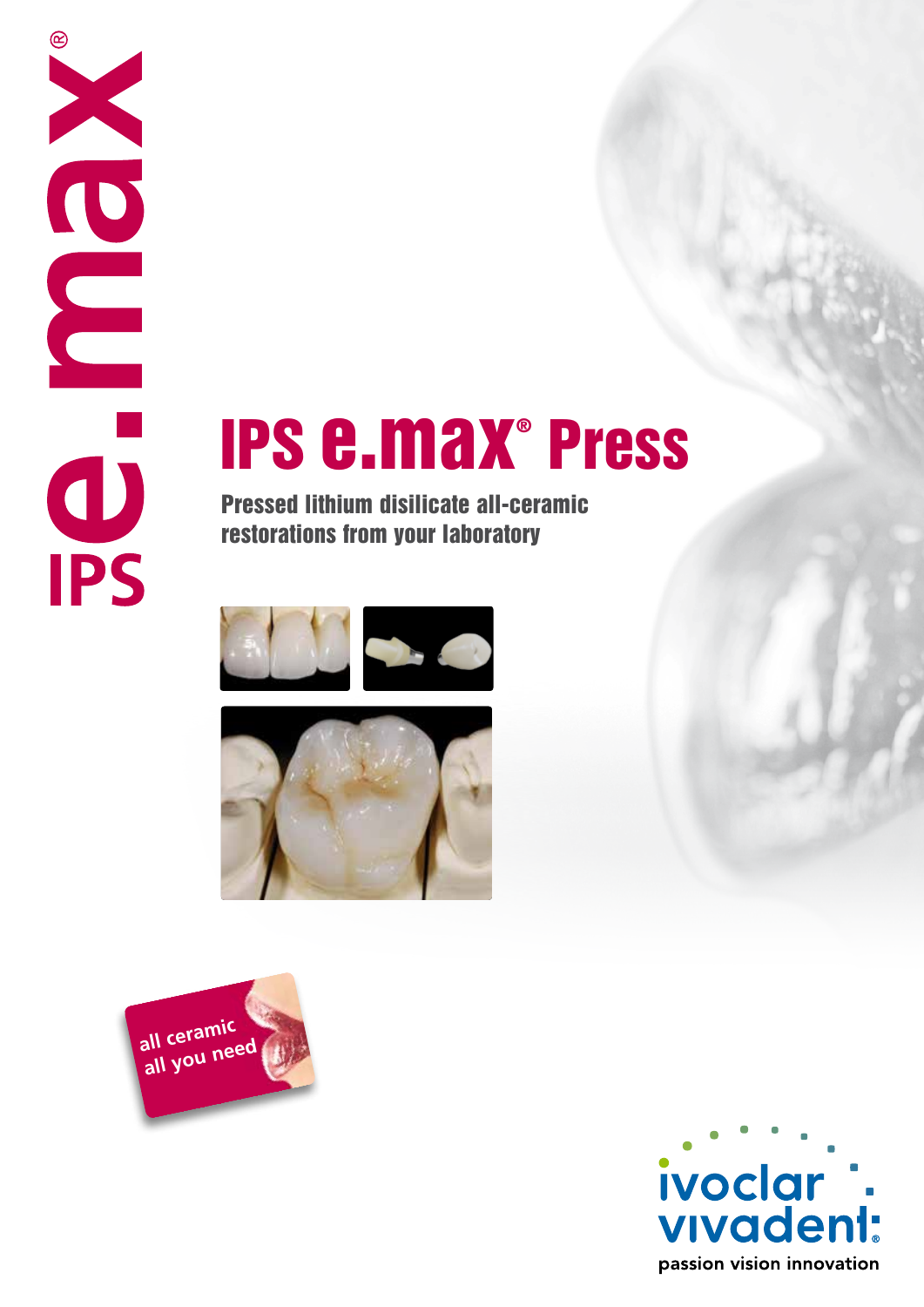## IPS e.max<sup>®</sup> Press (LS<sub>2</sub>) for high esthetics and manifold possibilities

#### **High strength and lifelike esthetics**

Users and patients have been delighted with the precision, reliability and expressive esthetics of IPS e.max® Press restorations for more than ten years.

The premium original lithium disilicate glass-ceramic  $(LS<sub>2</sub>)$  for the press technique offers accuracy of fit, form and function combined with an exceptional strength of 470 MPa\*. Various clinical long-term studies confirm the excellent material properties.

The material allows for impressive esthetics irrespective of the shade of the prepared natural tooth. Therefore, users can rely on all-ceramic IPS e.max Press restorations even in cases with non-vital teeth or metal core build-ups. Both the tooth shade and the preparation shade is passed on to the laboratory. There, a lithium disilicate material with the required opacity is selected to restore the natural esthetics. The IPS e.max Shade Navigation App assists you in selecting the correct shade, taking into account the preparation shade, the desired final shade and the restoration thickness.

#### **Wide range of indications**

- Thin veneers (0.3 mm), veneers, occlusal veneers
- Inlays/onlays, partial crowns
- Crowns in the anterior and posterior region (≥1 mm)
- Three-unit bridges in the anterior and premolar region (second premolar as the terminal abutment)
- Implant superstructures
- Hybrid abutments and hybrid abutment crowns

In collaboration with your laboratory, select a treatment option that is suitable for the particular patient: a costeffective, fully contoured restoration as an economical and appealing alternative to a full cast crown. Or you can choose a more exclusive option fabricated by means of the cut-back and layering technique, which will meet the high esthetic requirements of discerning patients.



**Complete dentures with IPS e.max Press**  Prof. Dr D. Edelhoff / O. Brix, Germany





**Determining the preparation shade**  Dr S. Kina, Brazil / G. Ubassy, France





**IPS e.max® Press crown compared to a full cast crown**  W. Weisser, Germany

\*Mean biaxial flexural strength, measured over ten years, R&D Ivoclar Vivadent, Schaan, Liechtenstein



**Fully anatomical, glazed and Fully anatomical, stained** 



**and glazed** 

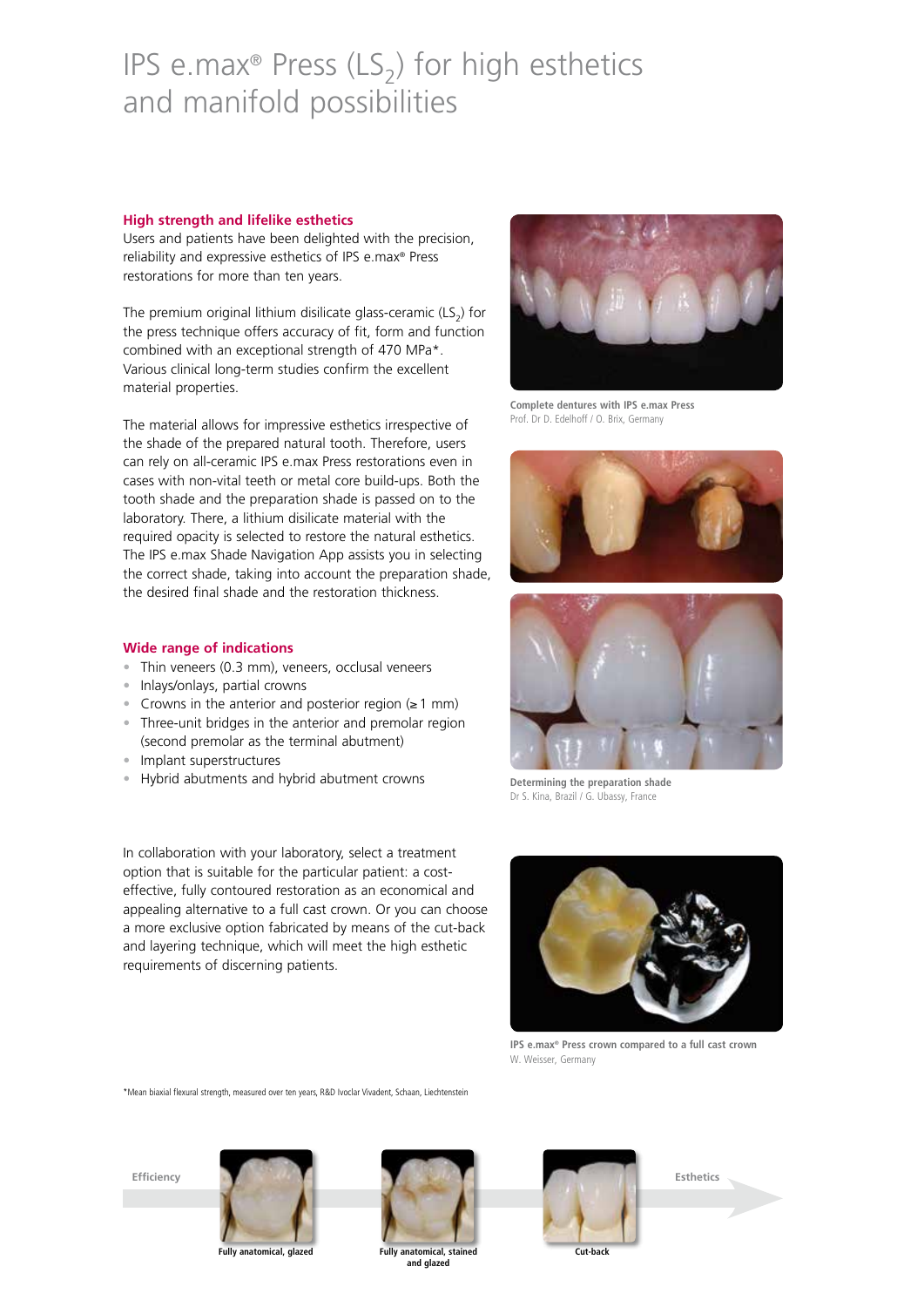# Lithium disilicate provides new alternatives

#### **Minimally invasive preparation**

IPS e.max Press can be used for minimally invasive preparations since, for example, a material thickness of only 0.3 mm must be observed for veneers. The material thickness for IPS e.max lithium disilicate crowns can be reduced to 1 mm if adhesive cementation is used. When preparing a natural tooth for the insertion of an all-ceramic restoration, use a circular shoulder preparation with rounded inner edges and/or a chamfer preparation.



#### **Cementation**

Depending on the indication, IPS e.max Press restorations can be seated using either an adhesive, self-adhesive or conventional cementation method.

The light and dual-curing luting composite **Variolink® Esthetic** combines unparalleled esthetics with user-friendly handling.

**Multilink® Automix** is a universal self-curing luting composite with light-curing option.

The self-adhesive, self-curing resin cement **SpeedCEM® Plus** is particularly suitable for the cementation of zirconium oxide restorations.

Do not blast IPS e.max Press restorations before cementation. **Monobond Etch & Prime®** allows you to etch and silanize glass-ceramic surfaces in one easy step. Occlusal adjustments after cementation can be made using (fine) diamonds. A diamond polishing system (e.g. **OptraFine®**) is used to polish the restoration to a high gloss.



**Cementation with Variolink® Esthetic**  Dr S. Koubi, France

#### **Successful clinical use**

There are currently clinical studies with up to 12 years of evaluated data available for IPS e.max Press. Six external clinical studies showed that 96.2% of the adhesively, selfadhesively or conventionally luted restorations (crowns and/or bridges) survived after observation periods from 3 years to 10 years. Due to its clinical performance, IPS e.max Press provides an excellent alternative to metal-ceramics with similarly positive survival rates.



**Summary of the results of 6 clinical studies with IPS e.max Press restorations**  (Source: Scientific Report Vol. 03/2001–2017)